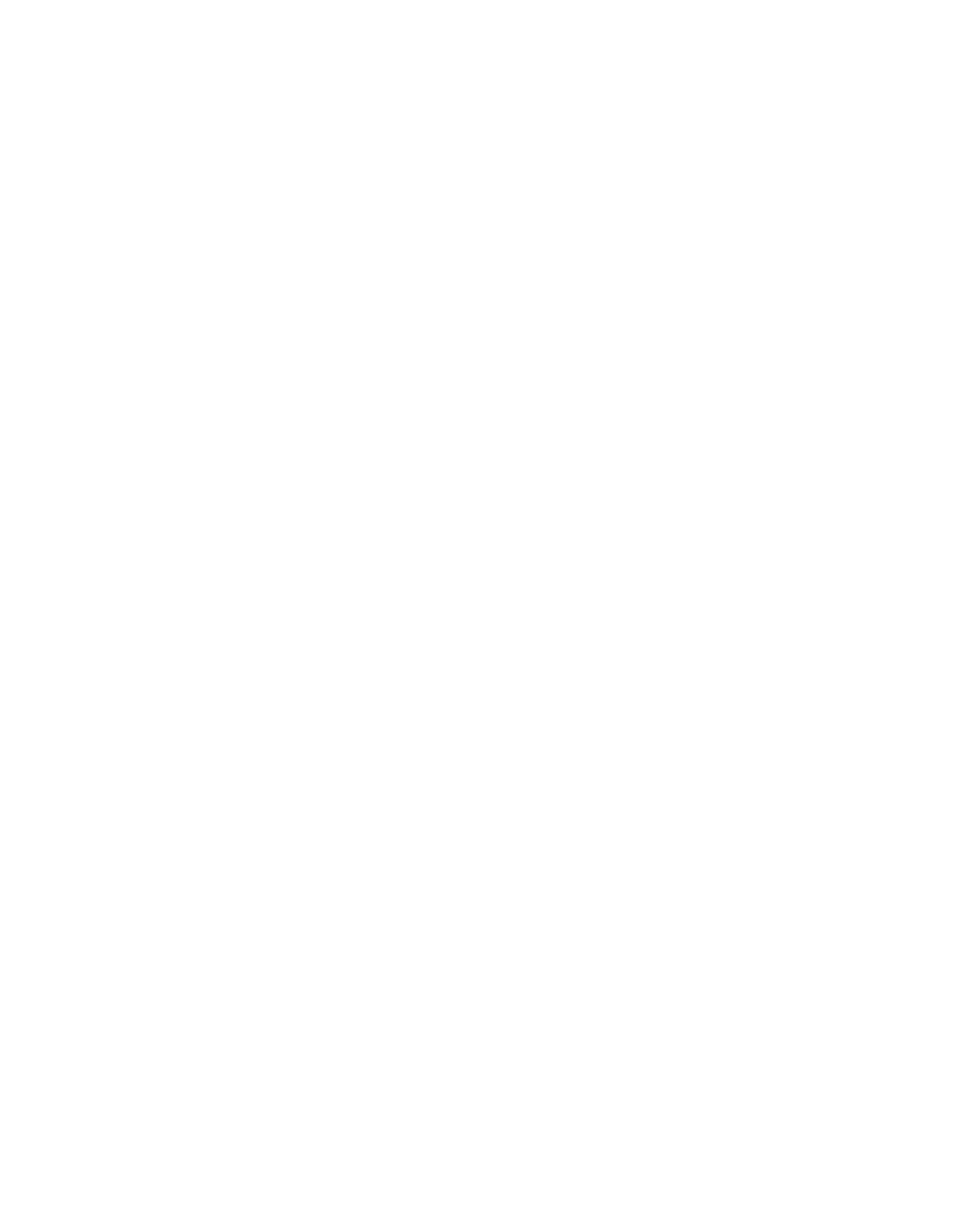## **FRESNO COUNTY ZOO AUTHORITY**

## **BYLAWS**

#### **Amendments Adopted December 9, 2015**

#### **INTRODUCTION**

The Resolution creating the Authority (hereinafter "Resolution") was adopted by the Fresno County Board of Supervisors on July 13, 2004. The Board of Supervisors, sitting as the Authority Board, then adopted Ordinance No 2004-1 on July 27, 2004 (hereinafter "Ordinance"). This Ordinance, providing for a transactions and use tax of 0.1% for a period of ten years commencing on April 1, 2005, and including an expenditure plan for the use of the tax revenue was approved by the electorate on November 2, 2004, and was extended for another 10 years on November 4, 2014.

These Bylaws, adopted June 24, 2015, repeat and supplement the provisions of a subsequent Fresno County Board of Supervisors Resolution changing membership requirements (No. 08-024, January 15, 2008), Zoo Authority Ordinance No 2004-1, and Extension Ordinance 2014-01.

#### **I. AUTHORITY BOARD**

#### **A. Members**

The initial Authority Board was the Board of Supervisors. A sevenmember appointed Authority Board replacing the Board of Supervisors held its first meeting on April 28, 2005, and is comprised as follows:

- 1. Five qualified electors, who shall be appointed by the Board of Supervisors. Each member of the Board of Supervisors shall nominate one person. Each Authority Board member appointed under this provision shall serve for a term coterminous with the term of the nominating member of the Board of Supervisors. These members may not hold any other public office which pays a salary or per diem, but may hold another public office which is not incompatible with serving on the Authority Board and which provides only reimbursement of expenses.
- 2. One qualified elector, who shall be selected for his or her expertise in zoo matters, shall be appointed by the Board of Supervisors. This member shall be nominated by the Chair of the Board of Supervisors, and shall serve for a term coterminous with the term of the nominating supervisor as Chair.
- 3. The seventh member of the Authority Board shall be the Mayor of the City of Fresno.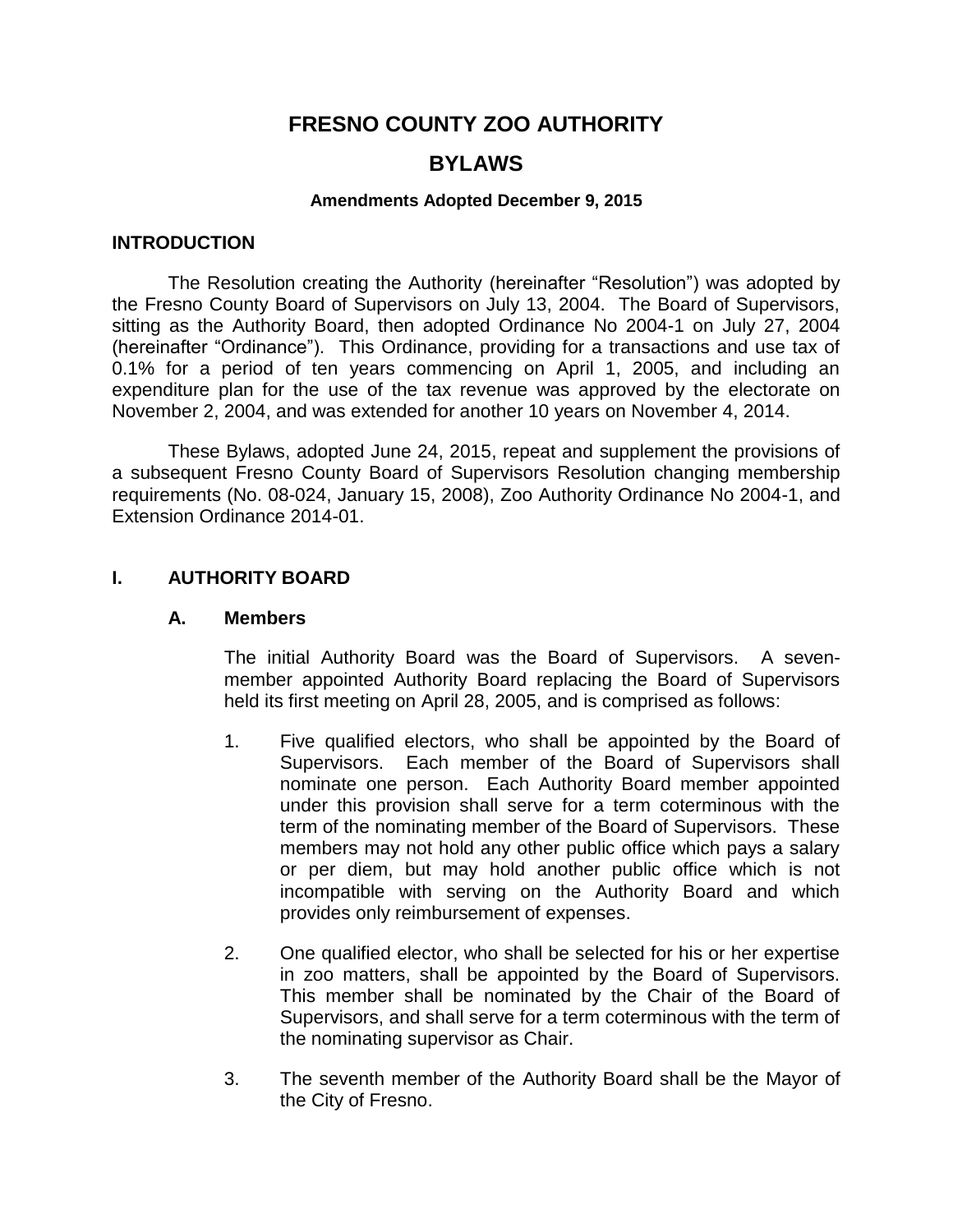4. Vacancies in the appointed positions shall be filled by the Board of Supervisors as provided above. Appointed members may resign by submitting a resignation in writing to the Board of Supervisors.

#### **B. Organization**

The Authority Board (hereinafter "Board") shall adopt policies to govern its activities. Such policies shall include, but not be limited to, the following:

- 1. The Authority Board shall establish the date, time and place for its regular meetings. The date, hour, and location of regular meetings shall be fixed by resolution of the Authority Board. The Authority shall meet a minimum of four times per year. Special meetings and adjourned meetings may be held as required or permitted by law.
- 2. A chair and vice-chair shall be elected at the first meeting of each calendar year. If neither is present or able to act, the members present shall elect a chair pro tem, who shall serve only until the chair or vice-chair is present and able to act. The Administrator shall serve as the Secretary.
- 3. The Board shall set its meeting schedule as far in advance as possible.
- 4. The Brown Act (Gov. Code, § 54950 et seq.) shall govern meetings of the Board.
- 5. Four Board members shall constitute a quorum, provided that no action shall be taken without the affirmative vote of at least three Board members.
- 6. The Board shall keep minutes of its proceedings and records of its activities and actions.
- 7. Robert's Rules of Order shall govern the proceedings of the Board in its transaction of business unless otherwise provided herein or by general law. Unless otherwise specified by the Board, the current edition of *Robert's Rules of Order Newly Revised* shall be used by the Board.
- 8. No proxy or substitute may vote in place of an appointed Board member.
- 9. The Mayor of the City of Fresno may appoint a member of the Fresno City Council to serve as the Mayor's alternate. The Mayor shall designate the alternate in writing. The designation shall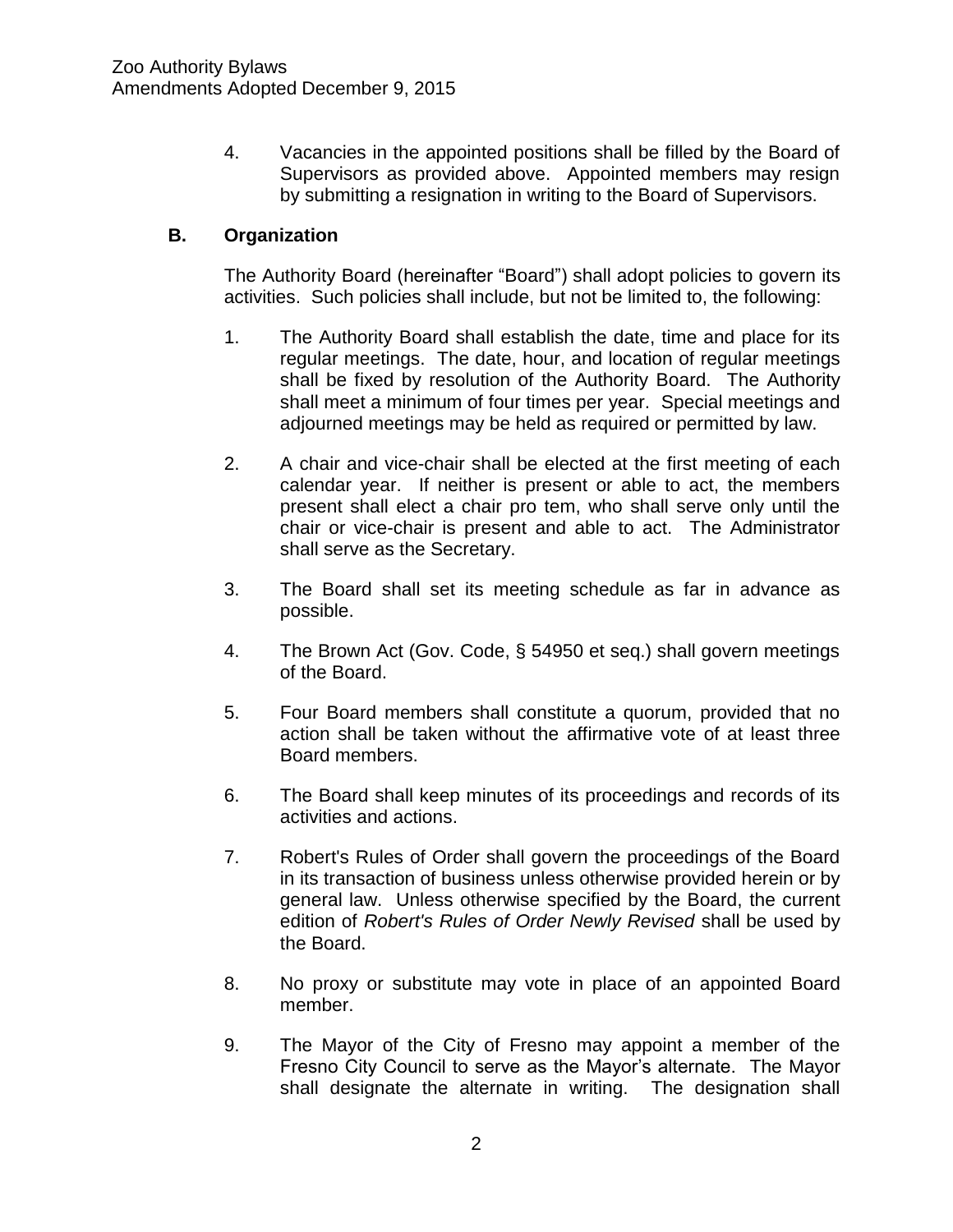become effective upon receipt of the notification by the Administrator.

- 10. In accordance with Fresno County Ordinance Code chapter 2.68, any member of the Board who is absent from the number of consecutive meetings specified in the chapter, according to the schedule of meetings adopted as required above, shall be deemed to have resigned his or her membership. The Administrator shall give prompt written notice to any member who will be deemed to have resigned upon the occurrence of one additional unexcused absence. The notice shall contain a statement advising the member of the absences and the consequences thereof, together with a copy of the ordinance code chapter. This provision may not be removed from the bylaws.
- 11. The Chair may make or second motions and shall have a vote on all questions. The Chair shall not be required to relinquish the chair in order to participate in discussions.

## **C. Compensation**

Members of the Board shall not be paid a salary nor shall they be entitled to per diem for attending Board meetings.

## **II. POWERS AND DUTIES**

#### **A. Powers**

The Board may:

- 1. Adopt ordinances, resolutions, policies and procedures to implement the Resolution and Ordinance;
- 2. Enter into contracts to accomplish the purposes of the Authority;
- 3. Perform duties prescribed hereunder; and
- 4. Take all steps necessary to implement the Resolution and Ordinance, including hiring or contracting with appropriate staff, if necessary.

#### **B. Duties**

The Board shall oversee the general administration of the funds and of the implementation of the Resolution and Ordinance, including but not limited to: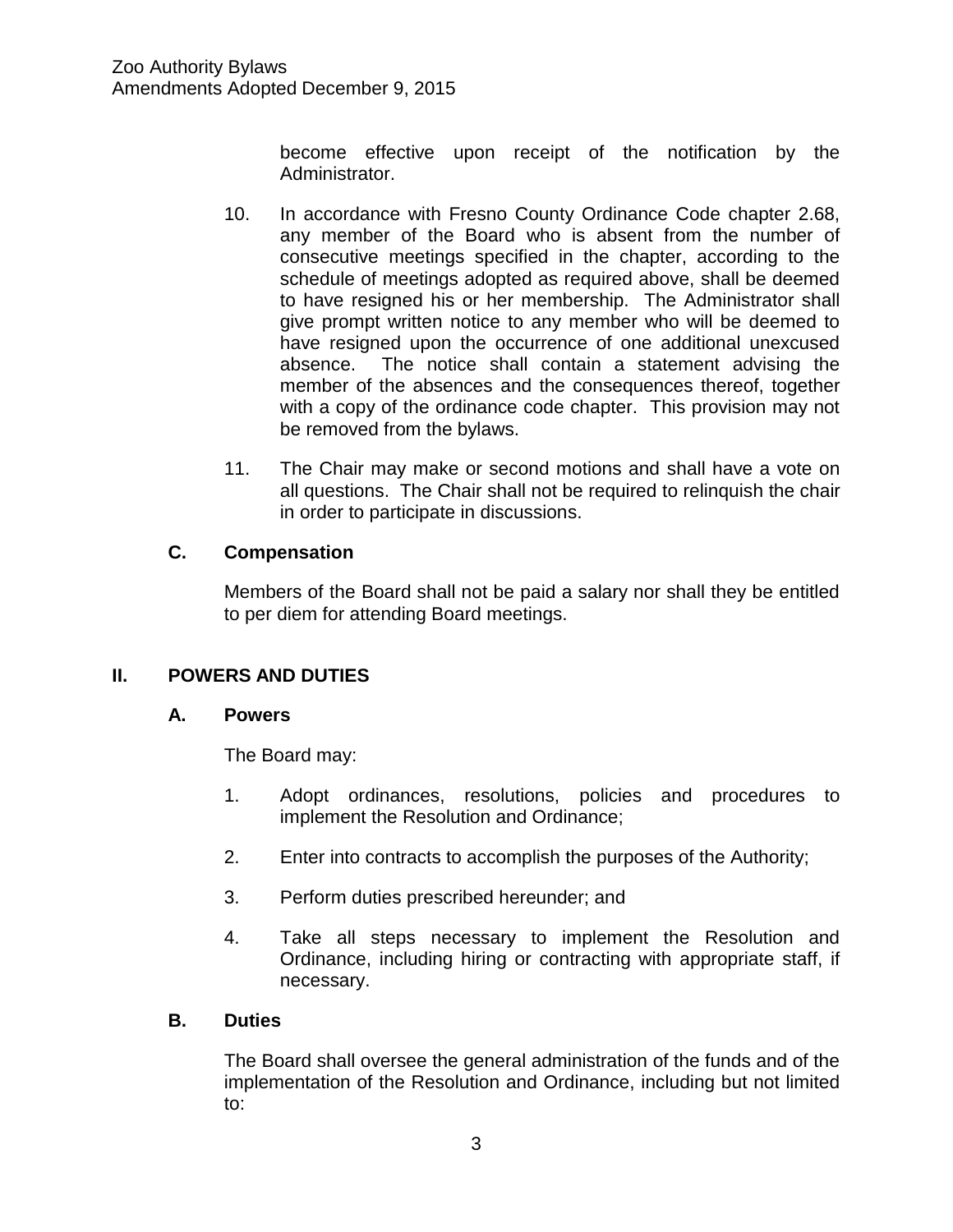- 1. Requiring the Fresno Chaffee Zoo Corporation (hereinafter "Corporation") to enter into appropriate contracts to expend the tax proceeds as provided in the Ordinance.
- 2. Employing the services of an auditor to oversee the State Board of Equalization's records if desired, and, if deemed necessary, employing the services of an auditor or other professionals to audit and/or report on the activities of the Corporation regarding the expenditure of Authority funds and the progress of approved projects.

## **III. EXPENDITURES OF TAX REVENUES**

#### **A. Statutory Requirements**

As required by Revenue and Taxation Code section 7286.43, the proceeds of the transactions and use tax collected under the Ordinance shall be used exclusively for zoos, zoological facilities, and related zoological purposes within this County.

#### **B. General Expenditure Plan**

- 1. The tax proceeds shall first be applied to reimburse Fresno County for the costs of the election for an extension of the tax held pursuant to Revenue and Taxation Code section 7286.43. Measure "Z" tax proceeds shall not be expended for campaign related activities.
- 2. Up to 2% of the tax proceeds shall be allocated for administrative costs of the Authority. This administrative allocation shall be made based upon budgeted estimates of administrative costs prior to any distribution of tax revenues in any fiscal year to the Corporation. "Administrative costs" shall mean actual expenses incurred by the Authority. Apportionment of any overhead and/or accounting of actual costs shall be accomplished in accordance with the standards and procedures found in Title 2 Code of Federal Regulations, Subtitle A, Chapter II, Part 225.
- 3. The remaining annual tax proceeds shall be distributed to the Corporation, as provided below.

#### **C. Specific Expenditure Plan**

1. The Corporation shall submit to the Authority its preliminary plans for Capital projects, as well as its plans for operations and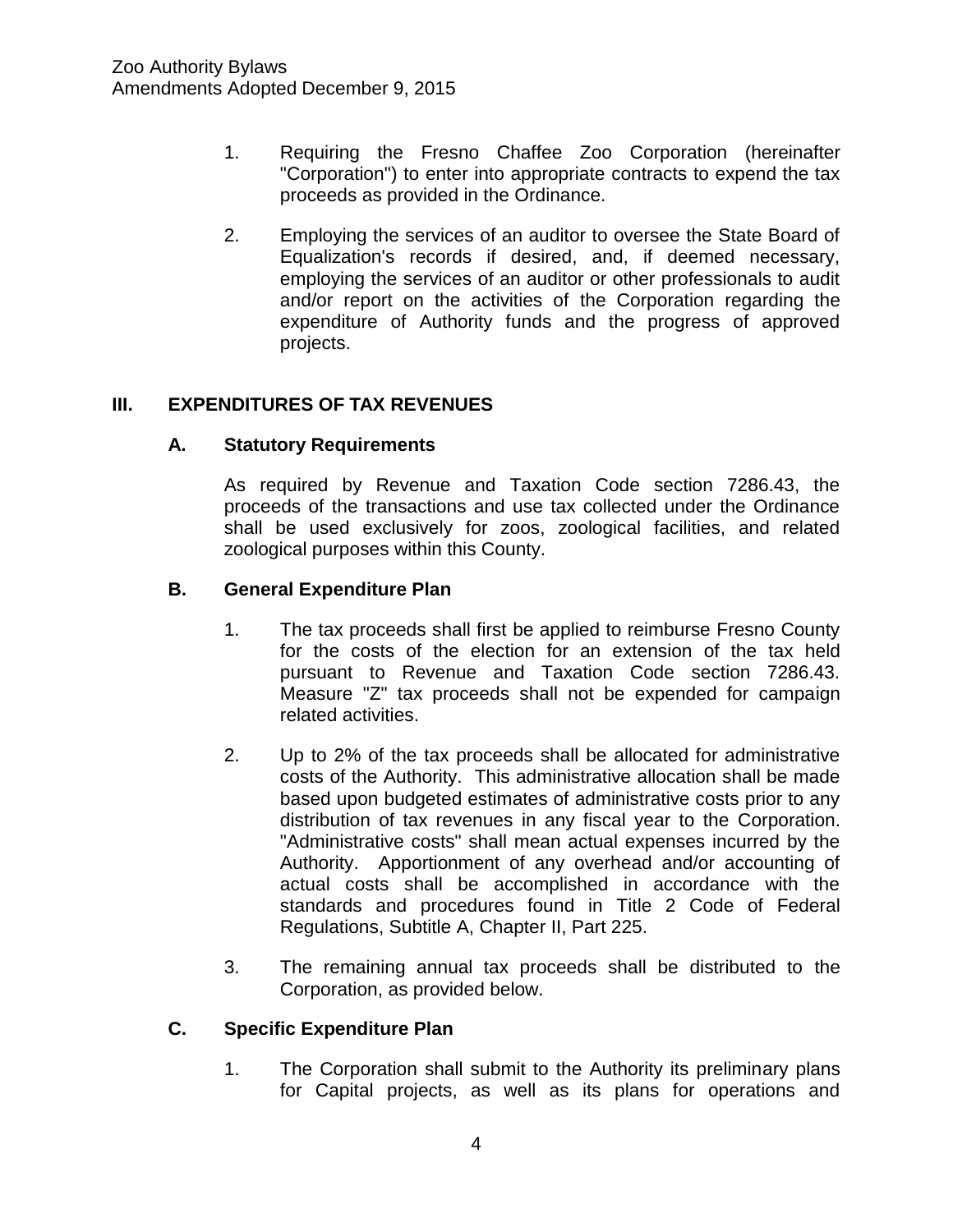maintenance at the Fresno Chaffee Zoo (hereinafter "Zoo"). The plans shall be submitted on an annual basis, or on such a schedule as agreed to by the Authority and the Corporation, in such numbers and in such format as required by the Authority. "Capital Projects" shall meet the definition of the Measure Z Capital Projects Policy, adopted June 24, 2009. A minimum of two-thirds of the funds shall be for capital projects, and up to one-third of the funds shall be available for operations and maintenance.

- 2. The Authority may approve or disapprove the Corporation's plans. If the Authority disapproves the plans, the Authority shall be under no obligation to provide tax revenues to the Corporation until the plans are revised to the satisfaction of the Authority.
- 3. The Authority shall have no obligation to distribute funds to the CORPORATION unless the AUTHORITY is satisfied that the CORPORATION has appropriately spent funds already distributed. (Agreement between Authority and Corporation, dated December 21, 2005, as amended)
- 4. The Authority may, with appropriate notice, request that the Corporation send one or more representatives to any Authority Board meeting, and may consider the cooperation of the Corporation in this regard in future funding decisions.
- 5. When the Authority is satisfied that the plans of the Corporation comply with the Resolution and Ordinance, the Authority shall approve the plans and enter into appropriate contracts with the Corporation to provide funding on an appropriate schedule. The Authority generally shall not enter into contracts to provide funding directly to providers of goods and/or services to the Corporation, but may do so if the Corporation requests this direct contracting.
- 6. The Authority may restrict the funding it provides to the Corporation to correspond with an approved time schedule, or for any other reason within the discretion of the Authority.
- 7. The Authority may authorize multi-year capital projects and/or programs within the time period established for the tax.
- 8. The Authority may pledge future annual tax proceeds as security for loans to fund capital projects at the Fresno Chaffee Zoo.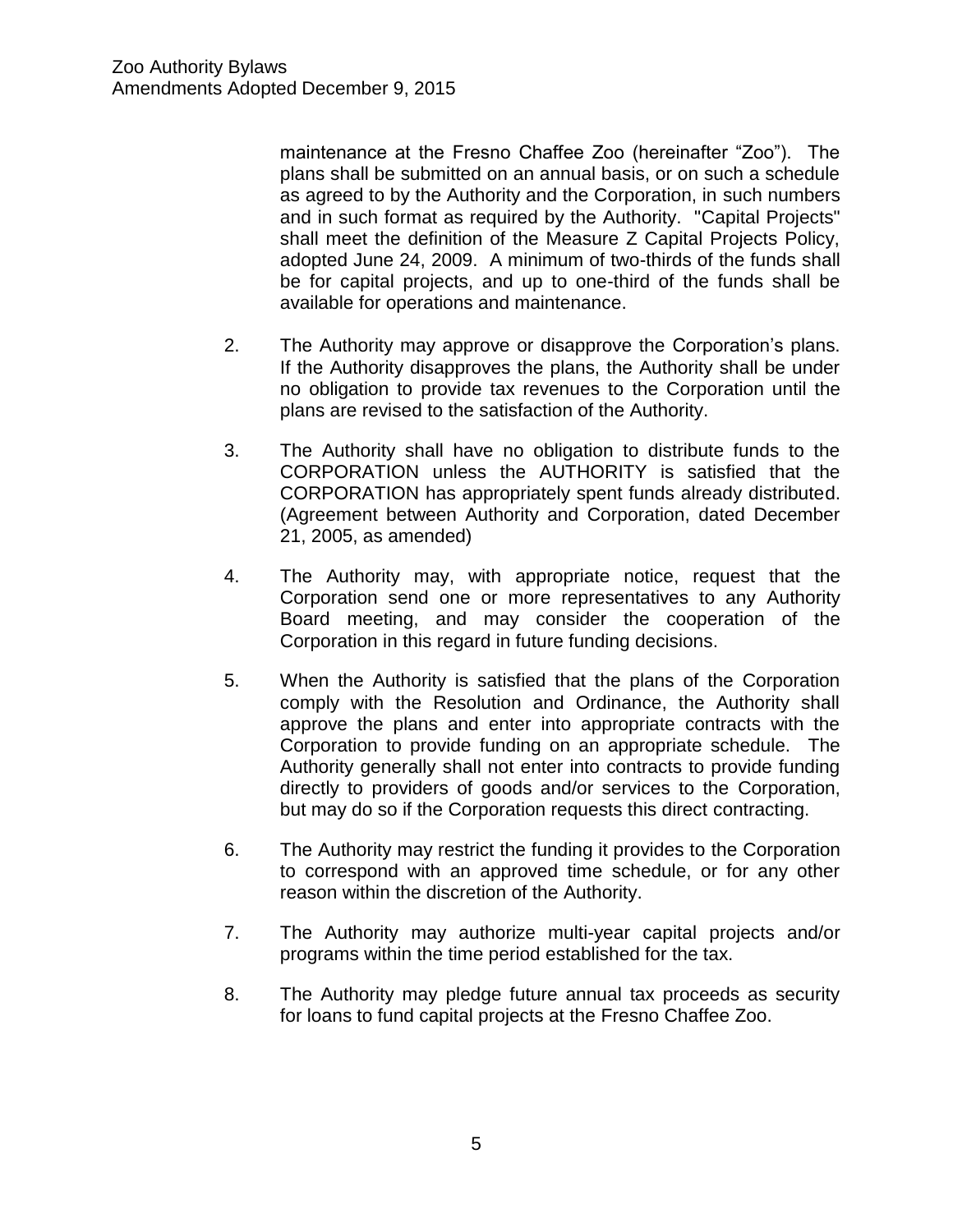## **D. Reports**

- 1. The Corporation shall provide the Authority with annual use statements demonstrating the use of funds authorized by the Authority. This statement shall be made in a form acceptable to the Authority and shall be approved by a certified public accountant prior to its submission to the Authority. The Authority may also require the Corporation to provide independently audited statements or other reports on an annual or other basis at the entity's expense.
- 2. The Authority may request that status reports on the progress of projects and programs be submitted by the Corporation to the Authority for public discussion at any Authority meeting from time to time.
- 3. The Authority shall make an annual report to the Board of Supervisors regarding its proceedings and actions.

## **E. Prohibited Expenditures**

The Authority shall require the Corporation to agree that no tax revenue shall be expended for the following ineligible activities:

- 1. Activities normally funded by a city or county through federal, state, and/or local revenues such as animal control, health care, criminal justice programs, and social service programs.
- 2. Programs not open and available on an equal basis to all residents of Fresno County.
- 3. Programs which promote religious or sectarian purposes.
- 4. Scholarships, grants, or other payments to individuals for educational purposes.
- 5. Except as herein allowed, programs of federal, state, or local governments or their subsidiaries.
- 6. Out-of-state travel expense.
- 7. Programs or policies that discriminate against any individual or group on the basis of race, sex, color, ethnicity, religious preference, or national origin in the operation of facilities or in membership policies.